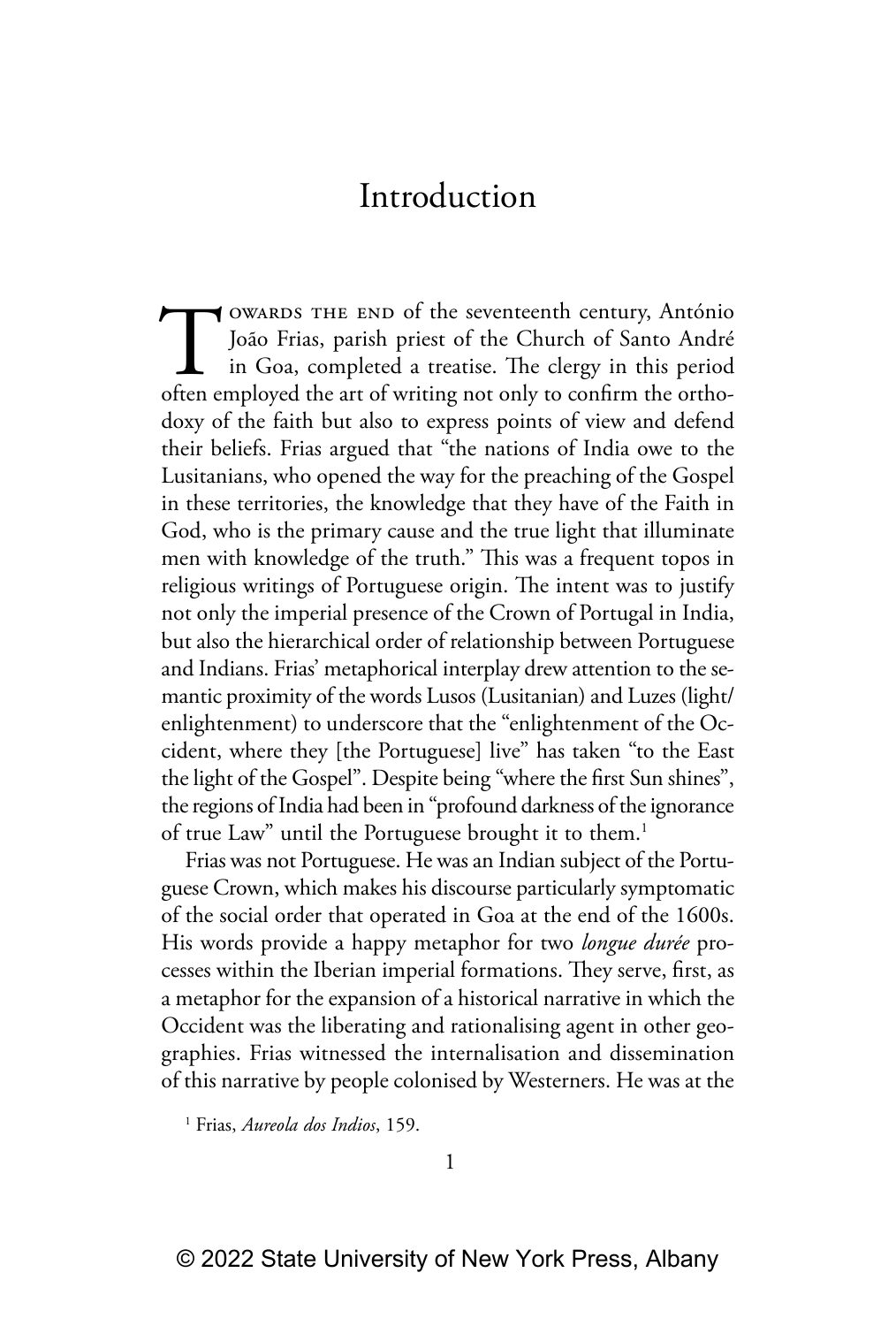crossroads of that grand narrative, since he was part of the Christianised and westernised native elites who conceived of themselves as liberating agents of *other* imperial territories. In his vision he was a colonial agent, the equal of the Portuguese who had been entrusted with bringing the light of the Occident to the East. For Frias and his peers, Ceylon, Africa, and other peripheries of the Portuguese empire emerged as territories where they could expand these enlightening ideas. In time, Frias' descendants too expected they would play similar roles in the centre.<sup>2</sup>

This parish priest's pronouncement was also a metaphor for the transition from pre-modern political systems to modern ones, especially of the articulation between political power and society, as well as the construction of social, cultural, and political identities of members of the polity. To ensure the perpetuation of its political order, the Portuguese Crown instrumentalised various institutions that enabled processes of social and cultural reproduction – such as the family, education, poor relief – through which the Crown aimed to mould its vassals to fit a desired imperial model. $^3$  Some scholars have pointed out that this transition from pre-modern to modern polities was singularly manifest in imperial situations, making them early laboratories of modernity. For reasons of chronology, locality, and cultural contexts, these laboratories of modernity relied on devices that would today be considered problematic, such as the alliance between political and religious agents. However, the concord alleviated some of the difficulties that the imperial administration faced in the colonies. It facilitated not just the territorialisation of imperial power, but also its inscription in the minds and hearts of its subjects.<sup>4</sup>

As a "model vassal", Frias was an emblem of the success of those

<sup>2</sup> See, for example, Bastos, "The Inverted Mirror"; and Bastos, "Medicina, império".

<sup>3</sup> Bourdieu, "Cultural Reproduction and Social Reproduction".

4 Charles Boxer had already highlighted this: Boxer, *The Portuguese Seaborne Empire*, esp. Chapters 3 and 10.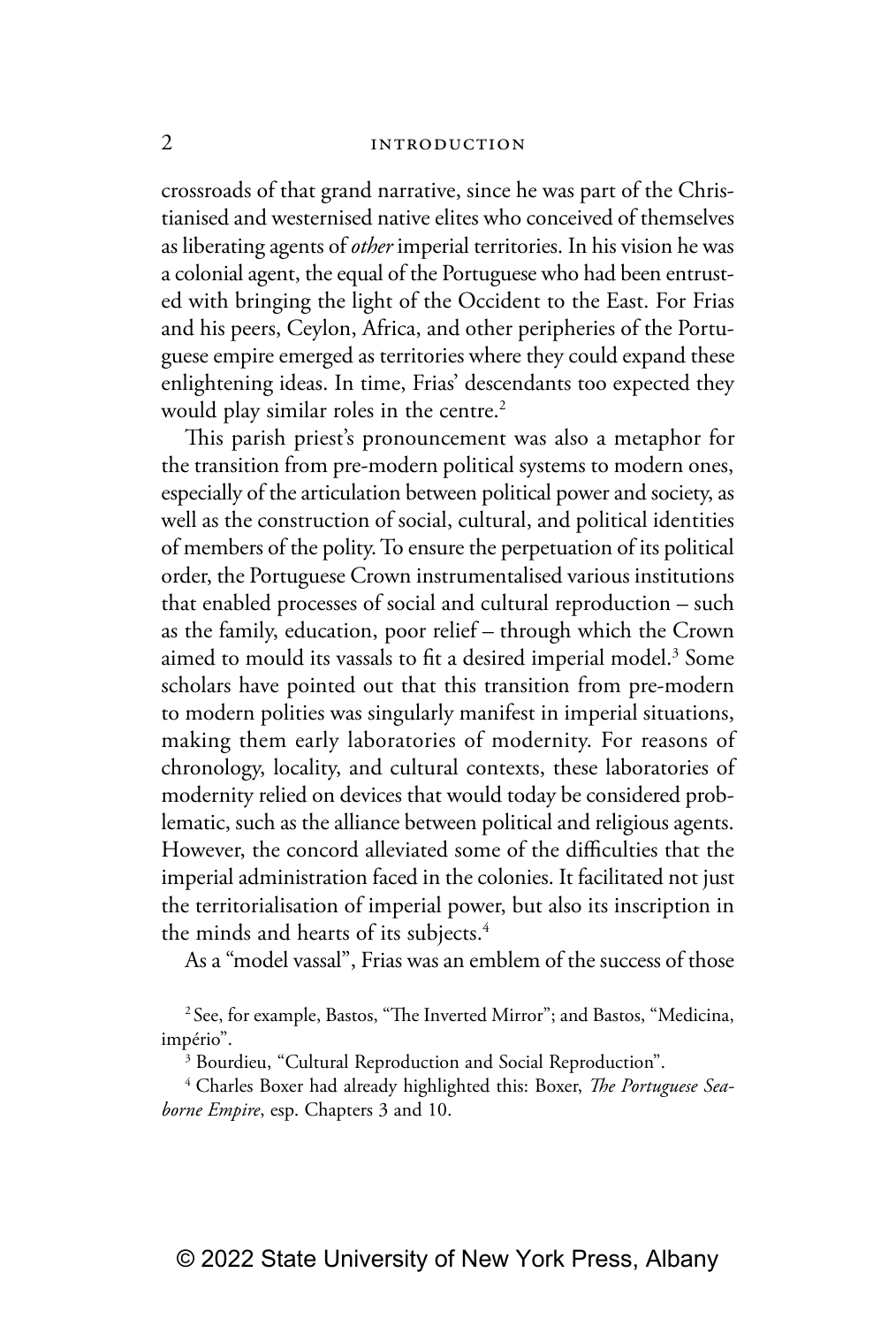two grand narratives and mechanisms of power. Nevertheless, his case simultaneously highlights the tensions provoked by such success in the imperial context. While becoming almost identical to the coloniser, Frias, the colonised, also disturbed the order of imperial relationships, and the hierarchy and difference that such an order necessarily presupposed.

Like Frias, many residents of the territories of Goa similarly constituted multiple (and micro) points of anchorage, not only of those grand narratives but also of the disquiets and contradictions that their imperial manifestations raised.<sup>5</sup> This book invites attention to a double displacement in time and space to understand these processes. It intends to identify the situations that enabled the emergence, reproduction, and persistence of "social types" such as Frias. It also aims to understand how these people contributed to the durability of the Portuguese imperial presence in Goa and other domains.

The present book runs from the last phase of the reign of Dom Manuel I (1495–1521) to the reign of Dom Pedro II (1683– 1705) and focuses on the territories that today form part of the state of Goa that – and in the context of the former Estado da Índia – were known as Velhas Conquistas, or Old Conquests. It comprises, therefore, Bardez, Salcete, and the islands of Tiswadi, Chorão, and Dívar.

In the following pages I argue that Goa – that is, the territory today called Goa – was invented in the context of the Portuguese imperial experience. I analyse the role played by the population of Indian origin, which constituted the demographic majority, in this construction, and how this invention was critical for the conservation of the Portuguese empire. Catarina Madeira Santos has, in her study, examined the political and institutional context of how Goa

5 Cooper and Stoler, eds, *Tensions of Empire*, esp. their Introduction, "Between Metropole and Colony". In the same volume, see also Bhabha, "Of Mimicry and Man"; Comaroff, "Image of Empire, Contests of Conscience"; and Stoler, "Sexual Affronts and Racial Frontiers".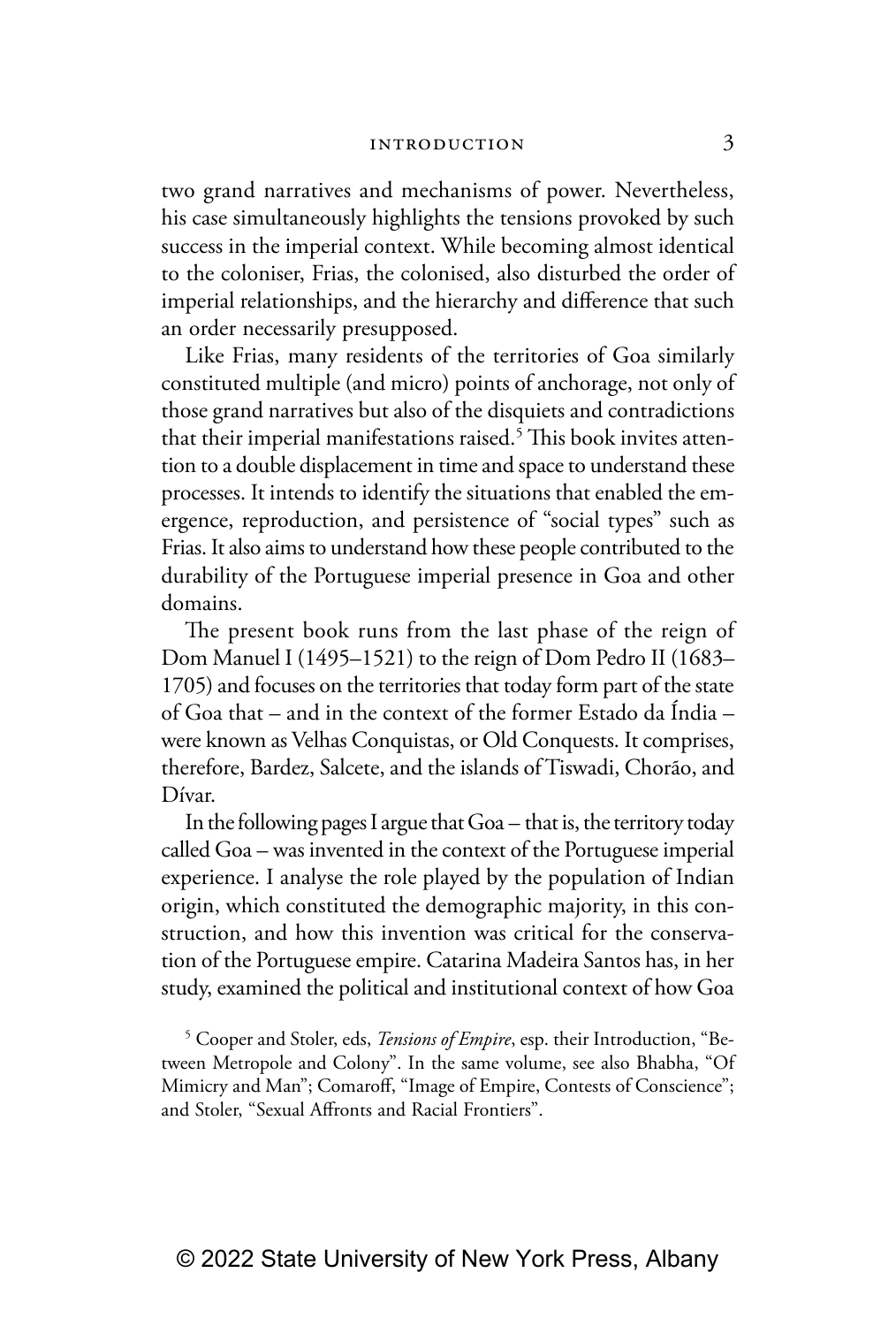became "the key to the whole of India".<sup>6</sup> She has analysed the construction of the city of Goa as a political centre in the context of the Estado da Índia. In doing so, she has problematised and historicised a taken-for-granted assumption concerning the central political status of the port city of Goa, which sustained most of the scholarship dealing with the subject.7 The Goa of Madeira Santos is, above all, the city of Goa; and its main characters are almost always of metropolitan Portuguese origin.

The Goa I explore is different. Though linked to the city of Goa, without which it could not have existed, and with which it shared many of its chronologies and spatialities, the Goa of this book is mainly rural Goa and its inhabitants. Teotónio R. de Souza and P.D. Xavier have studied these spaces,<sup>8</sup> but both privilege an analytical and predominantly synchronic description of the various dimensions of their social life rather than a dynamic analysis of their transformation.9

Luís Filipe Thomaz's "Goa: Uma sociedade luso-indiana" addresses the question of transformation, attempting to explain the characteristics of the society that resulted from secular interactions between Portuguese and Indians in the context of the imperial colony.10 Some of the arguments I develop may appear similar to those in the works of Thomaz, as well as in Maria de Jesus dos Mártires Lopes' *Goa Setecentista.*11 However, my book differs substantially from theirs in moving away from the Luso-tropicalism and Orientalism that inform those works.

6 Madeira Santos, *Goa é a chave de toda a Índia, passim*.

7 See, among others, Fonseca, *An Historical and Archaeological Sketch*; Saldanha, *História de Goa*; Aiala, *Goa Antiga e Moderna*; Souza, *Goa Medieval*; M.J.M. Lopes, *Goa Setecentista*.

8 Souza, *Goa Medieval*; P.D. Xavier, *Goa: A Social History*.

<sup>9</sup> The dimension of "time" is not absent in these works, but the object of analysis is not the process of cultural transformation. In that sense, this book is closer to Mendonça, *Conversions and Citizenry*.

<sup>10</sup> Thomaz, "Goa: Uma sociedade luso-indiana".

11 M.J.M. Lopes, *Goa Setecentista*.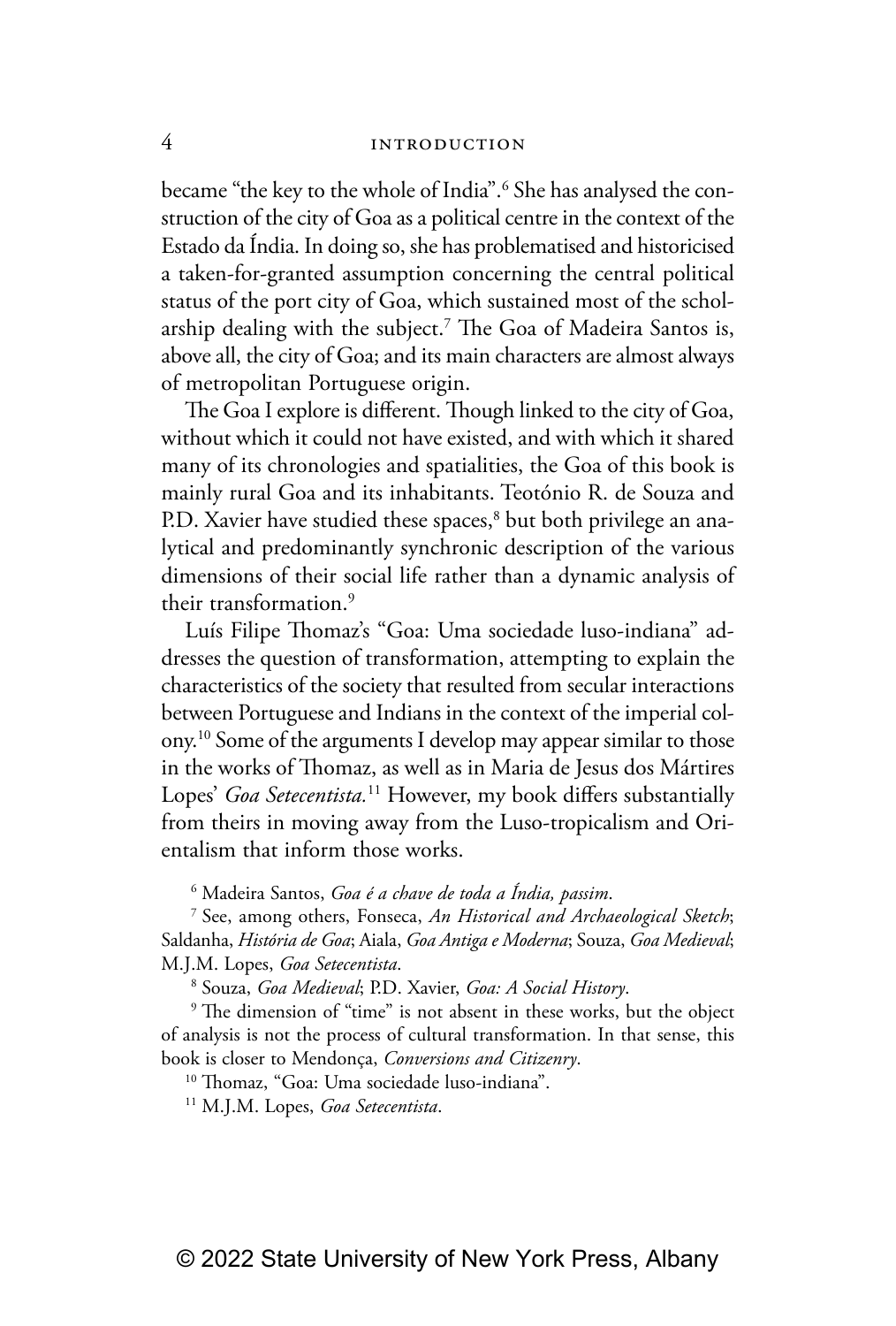I argue that the majority of the population of the villages of the Old Conquests consented to live under Portuguese imperial rule. This consent was essential for the invention of Goa, as well as for the conservation of Portuguese imperial power.<sup>12</sup> The manifestations of this consent were not limited to contributing to the economic, financial, and military sustainability of the imperium: the consent was internalised to the extent that the imperial cause became, for many, their own.

Most studies focused on the processes of Christianisation in these territories refer to the existence of local populations but almost always render them as *a priori*, rather than as dynamic subjects who intervened *de facto* in the historical processes within which they were involved. Like Frias, but in the nineteenth and twentieth centuries, some of the authors of this literature were themselves priests. They privileged the actions of actors and institutions of European and Christian origin, often unconsciously ignoring the agency of the converted.<sup>13</sup> This implicit Orientalism  $$ which the continuing use of the adjective "oriental" reiterates - determined the focus, the archive, the sources, the modes of reading, and consequently the interpretations.<sup>14</sup>

In the last few years a significant body of literature has come to

<sup>12</sup> The term is used here in the sense attributed by A.B. Xavier and Madeira Santos, "Cultura Intelectual". 13 See Manoel, *Missões dos Jesuítas*; Telles, "Ordens religiosas"; F.X. Costa,

*Anais Franciscanos*; Lobo, *Memória Histórico-Eclesiástica*; A. Correia, *A dilatação da fé*; Lopes, "A expansão portuguesa"; D'Costa, *The Christianisation of the Goan Islands*; Meersman, *The Ancient Franciscan Provinces*; Meersman, *The Friars Minor*; Wicki, *Missionkirche im Orient*; Wicki, "Kânara und die dortige Jesuitenmission"; J.P.O. Costa, "A colonização portuguesa na Ásia", J.P.O. Costa, *A missão de João de Brito*; Thekkedath, *History of Christianity in India*; Borges, "Christianization of the Caste System"; Borges, *The Economics of the Goa Jesuits*; Velinkar, *India and the West*.

<sup>14</sup> See also, besides the scholarship already cited, M. Dias, "The Hindu-Christian Society of Goa"; M.J.M. Lopes, ed., *O Império Oriental, 1660– 1820*; R.S. Brito, *Goa e as Praças do Norte*.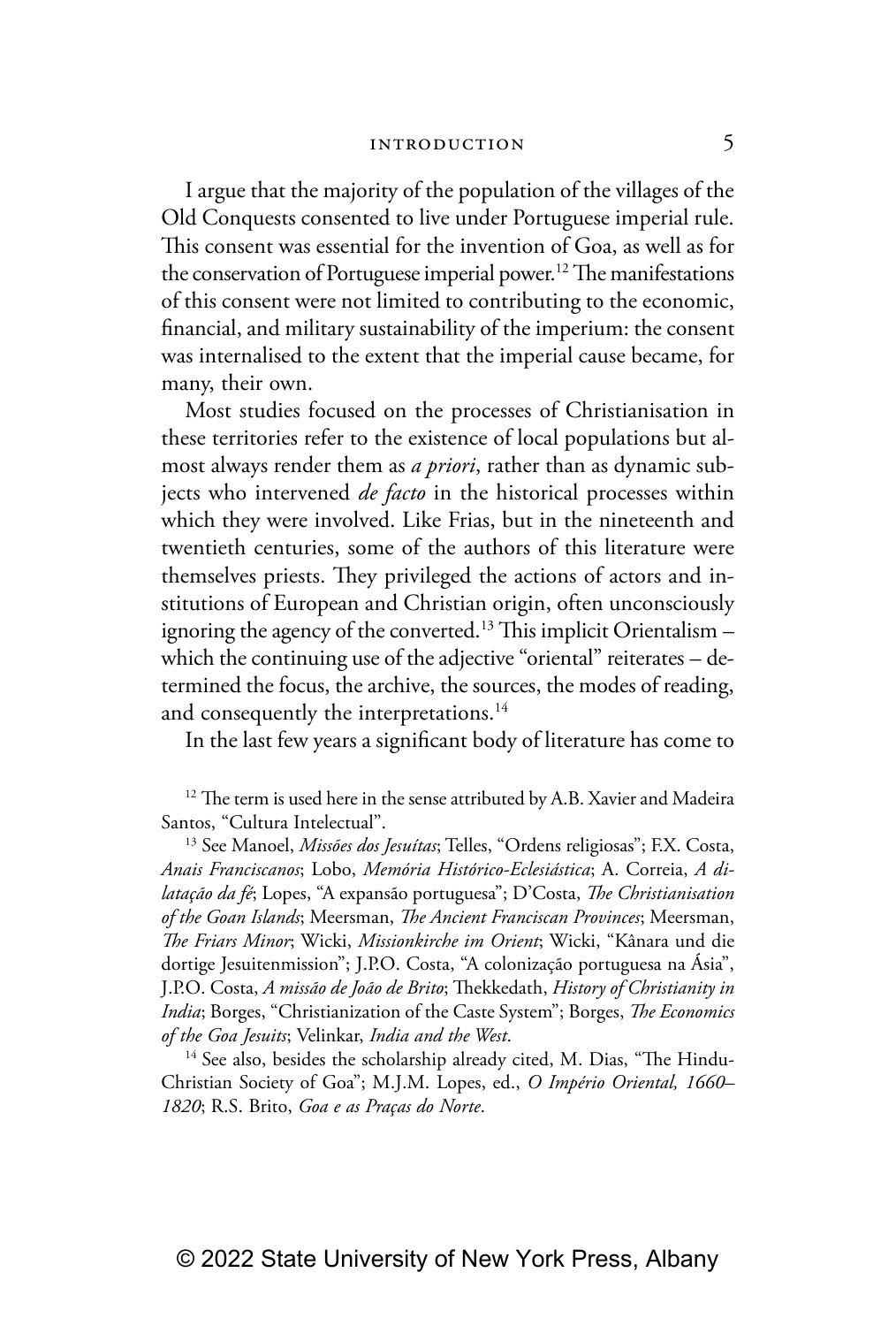focus on the local population.<sup>15</sup> A good part of this new literature is of Indian, and above all Goan, authorship, with some of it participating in the postcolonial critique of Orientalism and imperialism. Many such writings, however, continue to articulate "nationalist" interpretations.<sup>16</sup> Albeit influenced by the Subaltern Studies school of thought, a number of them deny different types of agency to groups of local origin in the design of the imperial order, drawing attention almost only to the more violent aspects of Portuguese colonialism and Goan resistance.<sup>17</sup> Many of them presuppose the existence of a Goan nation before the arrival of the Portuguese, ironically reinforcing Orientalist assumptions about the organisation of rural life in India and its unchanging nature.<sup>18</sup> Other studies characterise the Goan population as immune to Portuguese influence. In general, the behaviour of the local population is shown within a classic Orientalist scenario dominated by communities, castes, and Hinduism. Moreover, in these studies most "colonised" identities survive the colonial period practically untouched.19

While trying to recover the role played by the richly diverse population that lived in the Goan territories over the making

<sup>15</sup> Historical anthropologists have contributed to challenge these images. Besides the already cited work of Bastos, see also Perez, ed., *Histórias de Goa*; Perez, ed., *Os Portugueses e o Oriente*; Robinson, *Conversion, Continuity and Change*; Robinson, "Sixteenth-century Conversions".

16 Among others, see T.B. Cunha, *Denationalisation of Goans*; Priolkar, *The Goan Inquisition*; Gomes, *Village Goa*; Shirodkar, ed., *Goa: Cultural Trends*.

17 Panikkar, *Asia and Western Dominance*; Souza, *Goa Medieval*; Shirodkar, "Evangelization by Missionaries"; Kamat, *Farar Far*.

18 F.N. Xavier, *Bosquejo Histórico*; F.N. Xavier, *Collecção de Leis Peculiares*; Azevedo, *As communidades de Goa*; Baden-Powell, "The Villages of Goa"; Gune, *Ancient Shrines*; Feio, *As Castas Hindús*; Phal, *Society in Goa*.

19 However, proposals such as those of Ghantkar, *History of Goa*, and Moraes, *Kadamba Kula*, are very important. See also G. Pereira, *An Outline*; R.G. Pereira, *Goa – Hindu Temples*; R.G. Pereira, *Goa. Gaunkari;* Kulkarni, "Marathi Records"; Kulkarni, "Portuguese in the Deccan"; and Mitragotri, *Socio Cultural History*.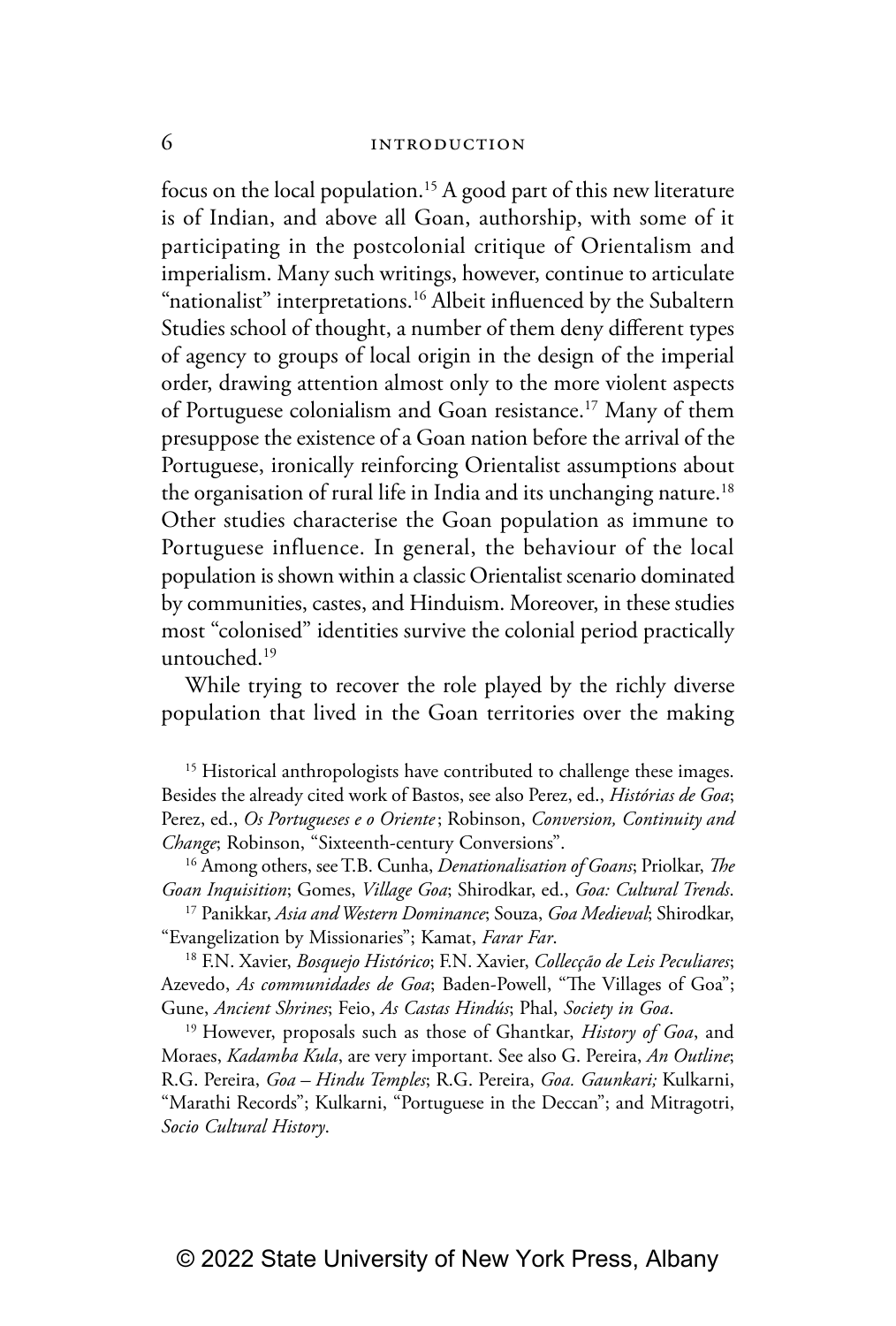of Portuguese imperial rule, I neither attempt to write a history from below nor offer a vision of the vanquished (*Vision des Vaincus*).20

The histories outlined above have inspired the ensuing analysis – specially by recognising the centrality of the multiple voices that reflected imperial experiences. Their identification of the languages of dominance, subordination, and revolt is also part of my inquiry. Yet these histories rarely include and consider the "subaltern" population as active participants in the constitution of political power and seldom look at local populations as committed – or even habituated to commit themselves – to power. Instead, they tend to view these populations as accomplices forced into a partnership; as a result they continue to structure their arguments around the fixed dichotomies of "dominant/dominated" and "coloniser/colonised".21

The present book suggests that such dichotomies in Goa were less rigid. Its focus draws inspiration from Christopher Bayly's *Indian Society and the Making of the British Empire*,<sup>22</sup> as well as scholarship suggesting, in the wake of Jawaharlal Nehru, that for some people imperial configurations allowed them to become aware that the world was much bigger than they had imagined.<sup>23</sup> However, I do not intend to engage in the kind of revisionism that could be confused with pro-imperialist feeling.

What I argue instead is that there are no durable processes of dominance without the consent, in varied forms, of dominated populations – and that this is also true of Goa. The consent is not merely the fruit of hegemonic supremacy; it can equally be the

20 Thompson, *The Making of the English Working Class*; Wachtel, *La Vision des Vaincus*.

<sup>21</sup> See especially, the critique by Ruud, "The Indian Hierarchy". The essay by Dipesh Chakrabarty – on who can speak of the Indian past, and the ways in which it is spoken about – is also critical: Chakrabarty, "Postcoloniality and the Artifices of History".

22 C.A. Bayly, *Indian Society*; C.A. Bayly, *Empire and Information*.

23 Pagden, *Povos e Impérios*, xxiv.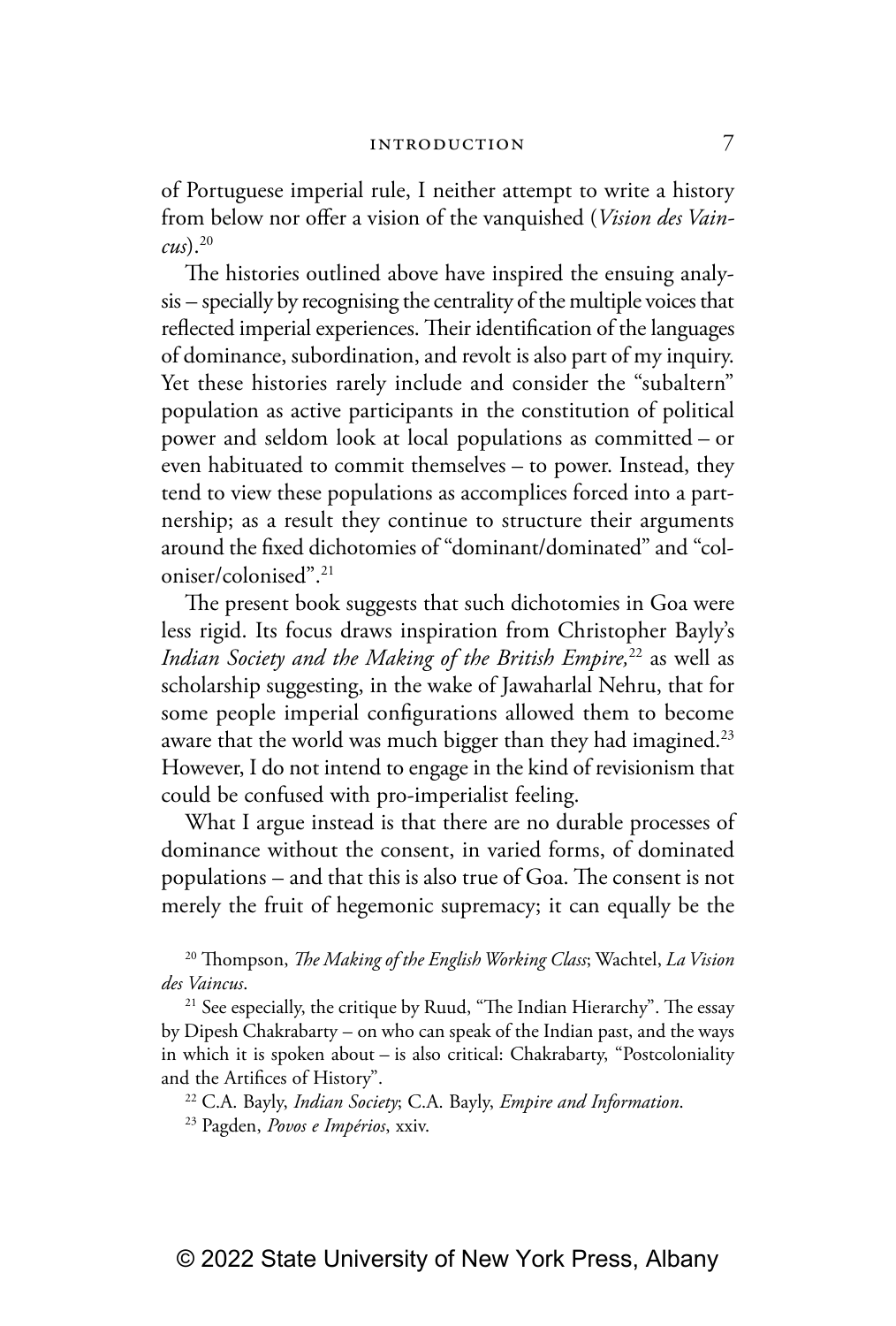product of a complex process through which some local groups internalise the imperial narrative. In Goa, these groups comprised pre-existent local elites who adjusted to the demands of the new imperial order to retain their power. Sometimes simultaneously, the subaltern population also recognised a window of opportunity in the imperial order, exploiting it to engender expectations that were not possible within the older order.

The participation of the local population was as varied as were subjects, groups, histories of subordination, and local forms of power. Interactions of these with the imperium depended in good measure on local political culture and other immediate and contingent factors. The different modalities of hegemony resulted from this variety of interactions and negotiations.<sup>24</sup>

From this perspective, the Portuguese colonisers and the Indian colonised mutually constituted each other. The character of their relationship changed over time, depending on the power dynamic and on the ways in which local populations interpreted it. In other words, the material order was constituted as much by the relationships among different subjects, groups, and communities as by the dominant discursive order. This discursive order framed how the Goan "social reality" was textually expressed and meanings attributed to the practices and experiences of subjects. The ways these discourses interpreted reality and its multifaceted meanings contributed to a continuous reinvention of the imperial order and the meanings attributed to it, and in so doing stimulated the making of new imperial realities.<sup>25</sup>

In the case of Goa, the distance between resident Portuguese

24 This argument is inspired by Foucault, *A Microfísica do Poder*. See also Hespanha, *Panorama da História Institucional*, 19–24, 31–8, on the dispersion of "power" in the Estado da Índia.

25 Foucault's understanding of the order of the discourse (Foucault, *L'Ordre du Discours*) and its theoretical-methodological implications inspire this book, too. A discussion on these implications for colonial experiences can be found in A.B. Xavier and Madeira Santos, "Cultura Intelectual".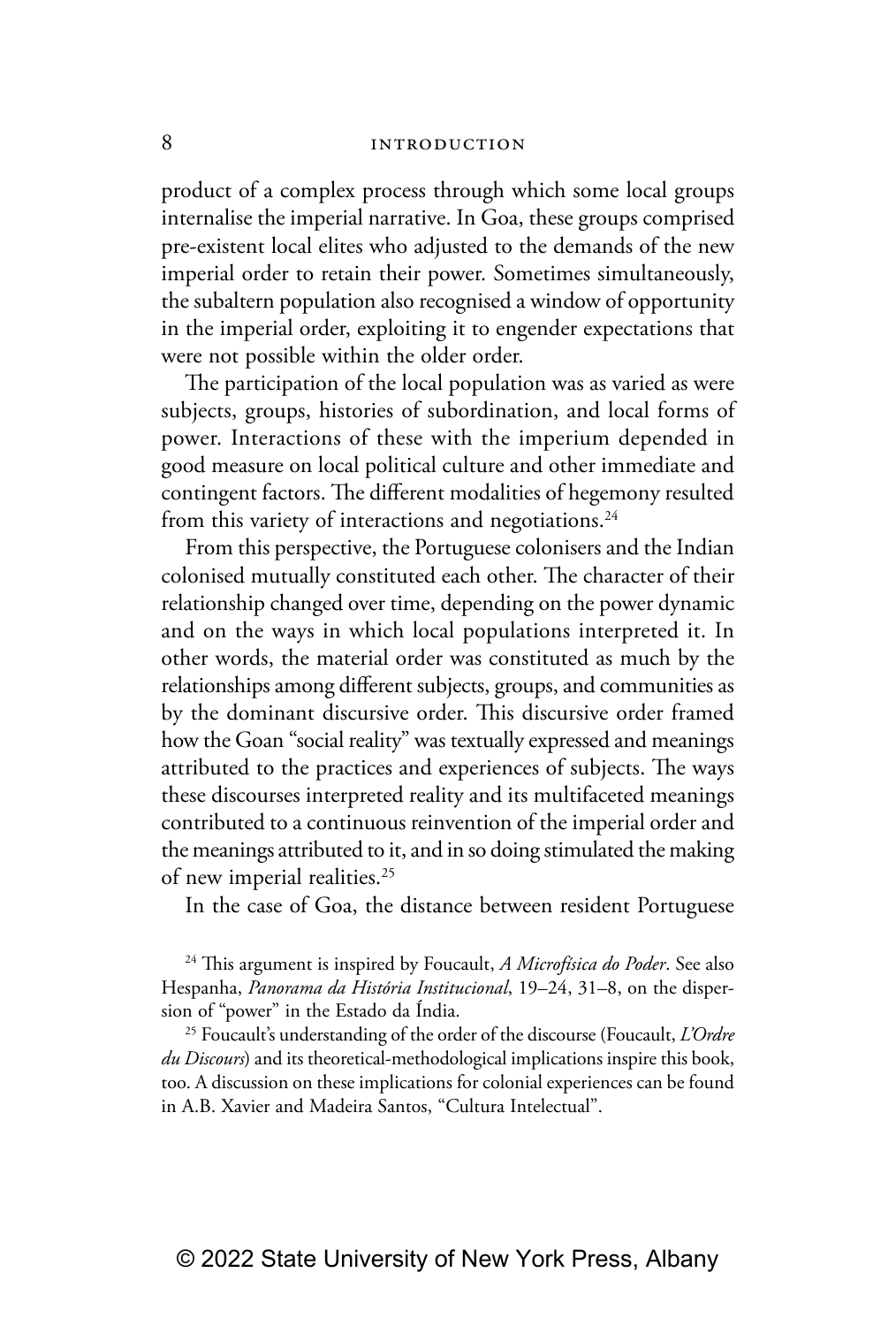and local population tended to diminish for a complex group of reasons. The discourses produced by Goan elites of local origin show that, to a certain extent, they stopped seeing themselves as the colonised. This reduction of distance between the perceived status of people of Portuguese origin resident in Goa on the one hand, and local elites on the other, became manifest first in the Goan territories and then in the peripheries of the empire, i.e. Ceylon and Africa. In time the same discourses spread elsewhere in the empire, especially in the second half of the eighteenth century, and particularly after the decree of 1761.<sup>26</sup> It was at this time that the colonised began to emerge as key contributors to the metropolitan power sphere, reaching their apogee in the nineteenth century with their appearance in the Portuguese parliament under a liberal monarchy.

What allowed this reduction of distance and caused the transfiguration of the colonised into coloniser? Between *which* colonisers and *which* colonised did this happen? Moreover, how did this imaginary influence the emerging imperial order?

If it were possible to isolate a single variable or instance to explain this transformation, the choice would fall upon the Christianisation and cultural conversion of the local populations.27 The gradual transformation of local ways of thinking, doing, and being, and of conceiving time and space and the present and the past in the framework of Christianity had long-lasting reverberations. It was not so much the religious conversion as the cultural conversion that ensued – of many of the inhabitants of the 150 villages of the Old Conquests – that was responsible for the conservation of Portuguese imperial power. This cultural conversion was also responsible for the tensions and opportunities that characterised the

<sup>26</sup> This royal decree stated that subjects of the Portuguese king who were original inhabitants of India should be preferred for honours and offices in the Estado da Índia. See Silva, *Collecção da Legislação Portugueza*, Vol. 1, 793–5.

 $27$  In this book, conversion – more immediate and political – is dissociated from Christianisation, which was a gradual process.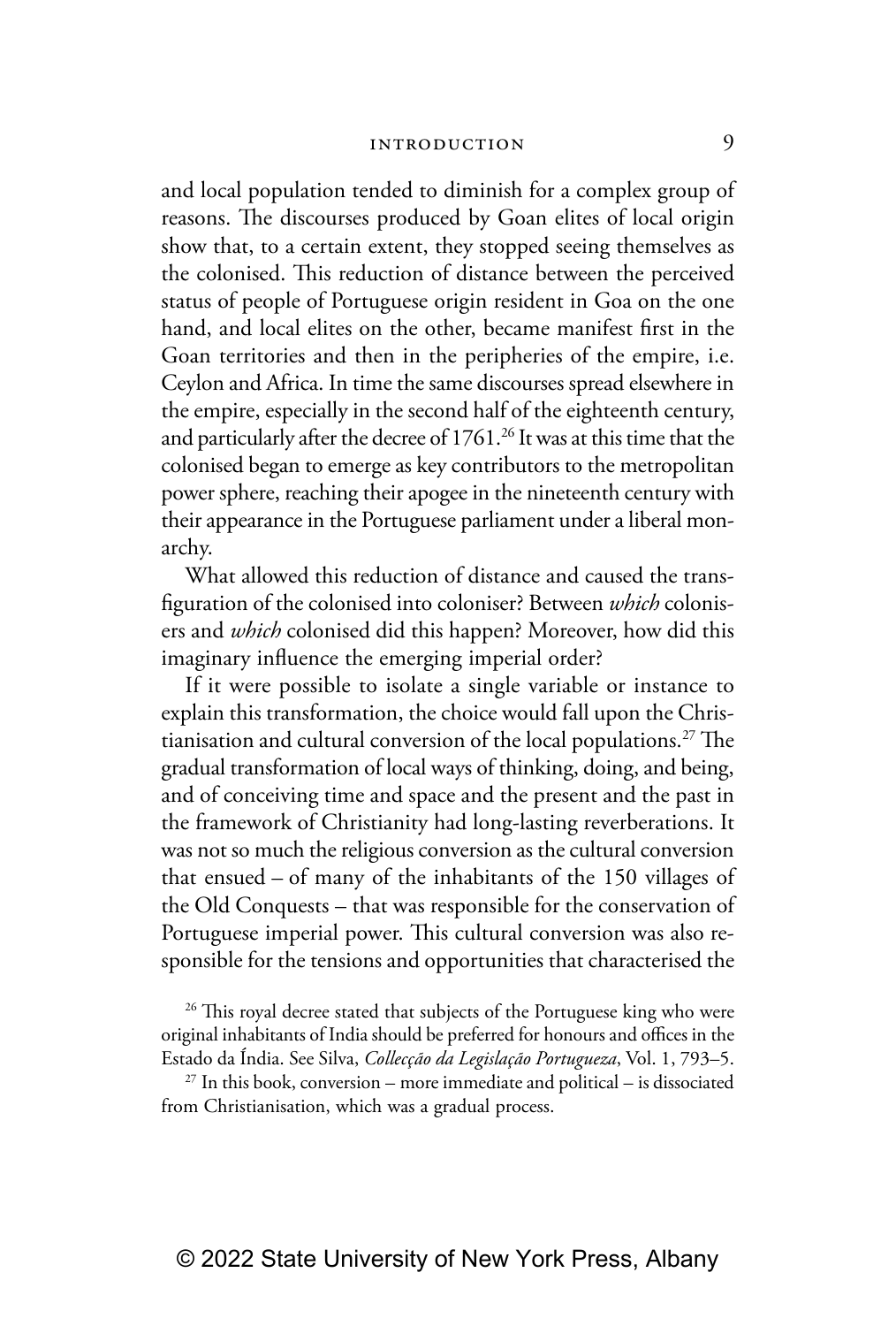local colonial context and the relation between the metropole and the colony, both of which statuses were, for a variety of reasons and over time, ambivalent.<sup>28</sup>

The Goan elites, in the main, experienced a colonisation of their imagination – *la colonisation de l'imaginaire*, to use the words of Serge Gruzinski about Mexican experiences in the same centuries. Alternatively, it could be said they experienced a colonisation of their conscience – to use the term in Jean and John Comaroff's critical work on nineteenth-century South Africa and twentiethcentury colonial experiences.<sup>29</sup>

A variety of strategies that combined military and technological instruments with more amenable tools – such as education and poor relief, associating the agents of political and military power with other powers and other agents – was needed to disseminate the discourse on the supremacy of the Western model (in this case Western *and* Christian). These strategies aimed to mould the social practices of the local populations to ensure that they recognised such supremacy.30

In the early-modern period, the relevance of the association of the typical agents of power with other agents to ensure the conservation of the empire was unquestionable. The advice given in 1555 by Dom Luís, brother of King Dom João III (1521–1557), in a letter to the viceroy of India, Dom Pedro de Mascarenhas, for example, is telling. Dom Luís informed the viceroy that the monarch was sending twelve members of the Society of Jesus to Goa, stressing that "they are there to convert the world and it is certain that you should value them more than many of the warriors."<sup>31</sup>

28 See Rambo, "Theories of Conversion", and the discussion on the different forms of religious conversion and their goals.

29 Gruzinski, *La Colonisation de l'Imaginaire*; Comaroff and Comaroff, *Of Revelation and Revolution*.

30 Some of these ideas are already present in Said, *Orientalism* and idem, *Culture and Imperialism,* here in dialogue with Gramsci's concept of hegemony: Gramsci, *Selections*.

<sup>31</sup> Letter of Dom Luís to D. Pedro de Mascarenhas, in 1555, in Wicki, *Documenta Indica* (henceforth DI), Vol. 3, 280.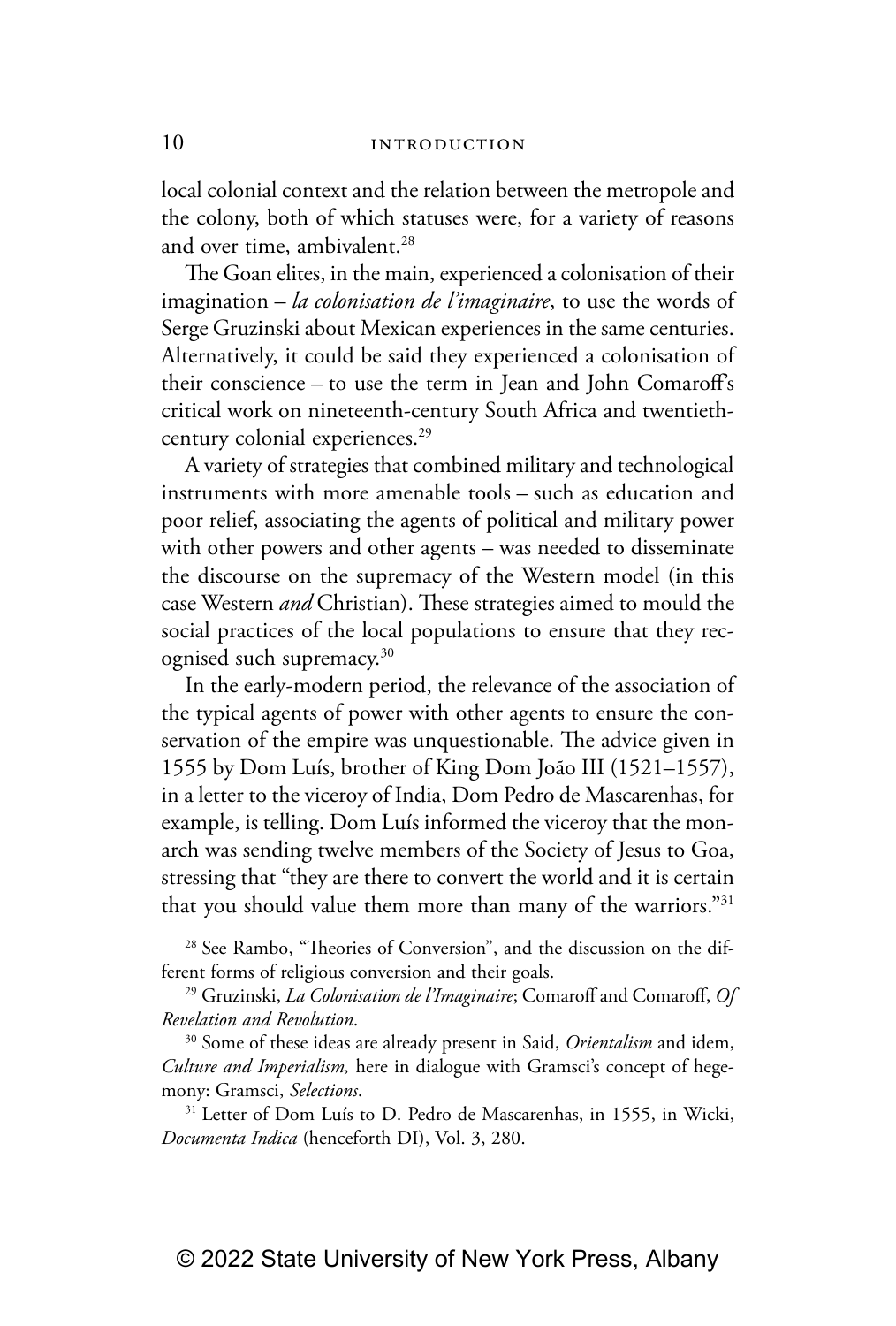Dom Luís represented the Jesuits as soldiers of a different order (as did they themselves), as agents of informal power and "soft" violence. This type of analogy demands renewed attention for an understanding of the political role that religious actors had in the construction of early-modern imperial experiences.

But what precisely were the combinations of men and institutions that in effect constructed the hegemony of Portuguese imperialism?<sup>32</sup>

Responding to this question requires knowledge of the attitudes of the inhabitants of the villages of Salcete, Bardez, Tiswadi, Chorão, and Divar towards the missionaries – above all the Franciscans and the Jesuits – as religious and political agents of the Crown who intended to transform "hearts and minds, signs and practices".33 How did these missionaries convince the local populations that their God and social practices, their ethical references and aesthetics, were better than those that had prevailed indigenously? How did they convince the local communities that the "darkness of ignorance of the true Law" had characterised their history? How did they persuade them that those from the West were their liberators? How did they eventually manage to get local elites to adopt Portuguese as their mother tongue? How did they manage to turn their own political geographies and cultures – of Portugal, Europe, and the West – into the organising frameworks of local consciences?<sup>34</sup> Furthermore, how exactly did local communities appropriate these frameworks? How did the somewhat "egalitarian" discourses, such as that of Frias, fit with them? How did these challenge the relationship between rulers and the ruled – the hierarchy of power that the imperial order presupposed – and the ruptures that such discourses introduced?35

32 The concept of imperialism used in this book follows Loomba, *Colonialism/Postcolonialism*, 29.

33 Cited from Comaroff and Comaroff, *Of Revelation and Revolution,* I, xi.

34 About the links between reference and experience, see Quine, *The Roots of Reference*; and Ferry, *Les Puissances de l'Expérience*.

<sup>35</sup> Concerning the contradictions between the Christian discourse and empire, and the tensions conversion to Christianity entailed, see Cox, *Imperial Fault Lines*.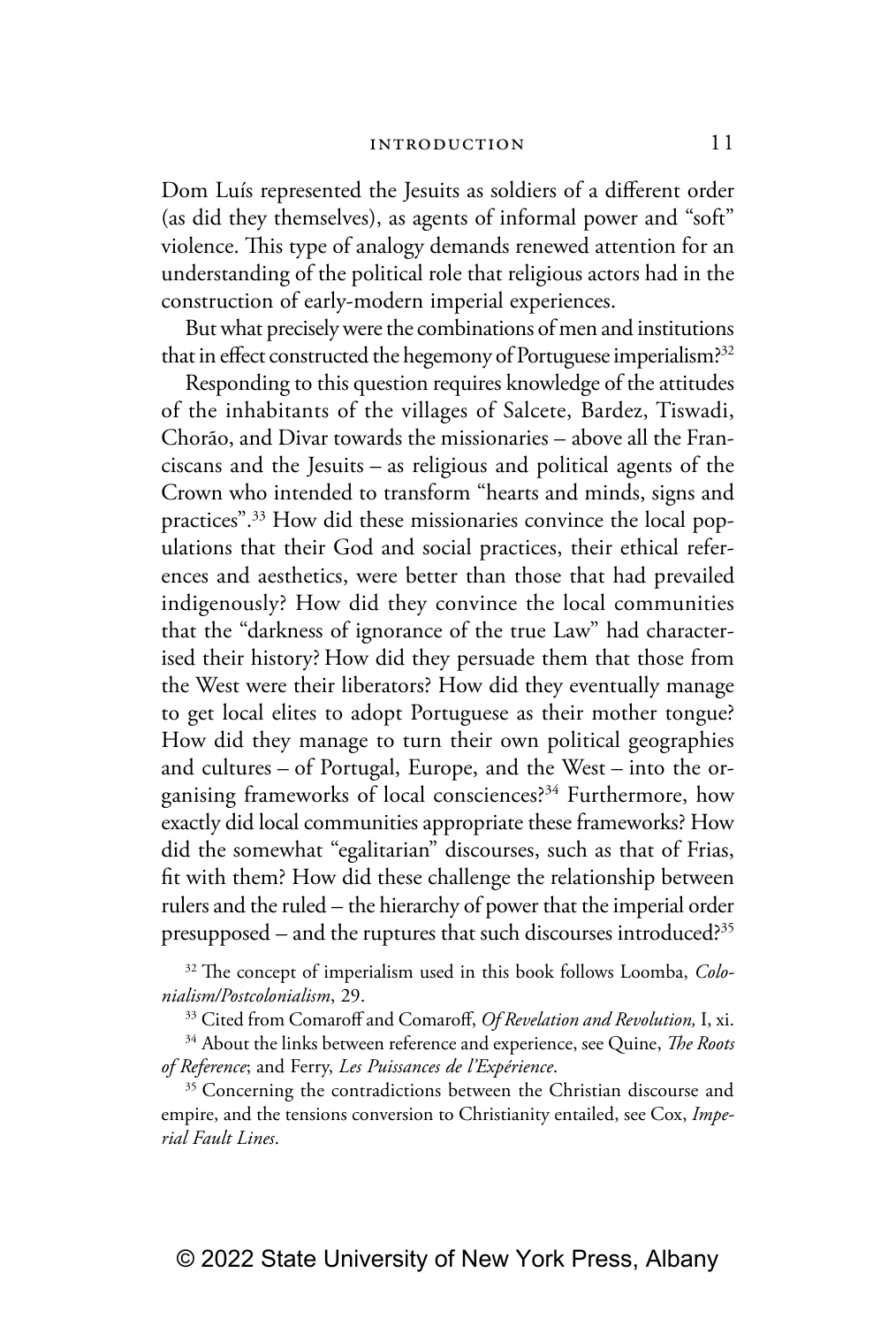My book remains within the first episode of this history and its vicissitudes, with no promise of a sequel. On the one hand it proposes a history of the profound transformation of the populations that lived in sixteenth- and seventeenth-century Goa, and the impact this transformation had on their descendants' identities and behaviour. It offers a history of the early response of these groups – eventually the holders of visions of new worlds inflected by the discourse and practices of the colonisers – but stops at the beginning of the eighteenth century and does not traverse the colonial order. Moreover, it does not explore contestations of the colonial order in the eighteenth and nineteenth centuries or the liberation movements of the twentieth century. Finally, it does not consider the processes of local identity reinvention in the latetwentieth and twenty-first centuries promoted via the official tourism board of Goa.

Given that the colonial archive is conceived very broadly, the historical sources have multiplied, raising problems concerning the criteria for selecting documents.<sup>36</sup> An enlarged bibliography is a consequence of these epistemological choices too. Studies of the imperial experiences of the British in India, and of the Spanish in the Americas, are relevant to an understanding of the Portuguese imperial experience. The first, because of their playing out in the same geography; and the second, because of a similar cultural configuration, chronology, and other common ground. The theories that emerged from within the anglophone academy – namely, those concerning the critique of Orientalism,37 *Cultural Studies*, and *Postcolonial Studies*38 – are also critical to my work. They invite

36 See the idea of the archive in Foucault, *L'Archéologie du Savoir*. About its relevance to the study of the experiences of the Portuguese Empire, see, *in genere*, A.B. Xavier and Madeira Santos, "Cultura Intelectual". 37 In addition to Foucault, see Said, *Orientalism* and *Culture and Imperi-*

*alism*; Inden, *Imagining India*; Trautmann, *Aryans and British India.* These books have, among others, inspired me to rethink the relationship between historical sources and the imperial archive in relation to what concerns Portuguese imperial experiences.

38 Besides Cooper and Stoler, eds, *Tensions of Empire,* this book was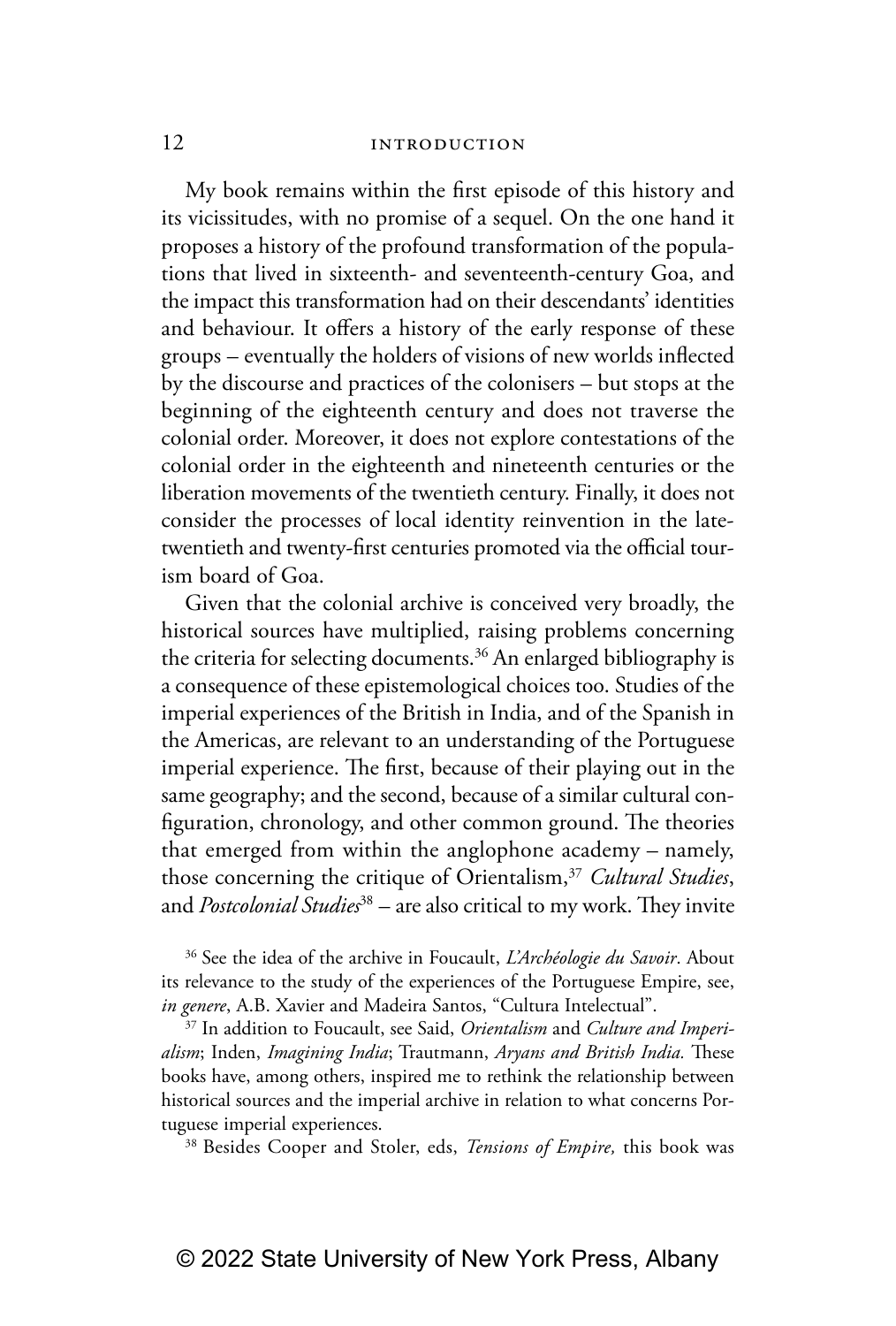us to integrate the study of the Portuguese experience into more general synchronic studies and diachronic histories in the colonial and postcolonial register,<sup>39</sup> while adhering to the connected histories method proposed by Sanjay Subrahmanyam.<sup>40</sup>

The impossibility of knowing, in equal measure and with the same depth, both the historiography on the Portuguese Empire and Portugal and on other empires and other places, not to speak of the theoretical debate and methodologies related to them, is reflected in the bibliographic eclecticism of my book. One of the results of my theoretical wanderings within a vast intellectual terrain – as also the need for the book to adhere to a word limit – is that all of the literature directly or indirectly relevant for an analysis of the Christianisation of the territories of Goa has not been brought into play here.<sup>41</sup> But to alert readers to the limits and constraints within which this book – like every other – works should not obscure a larger fact about its purpose: that what it seeks to illuminate – *pace* Frias – are situations that would otherwise remain undocumented.

First of all, I assume that the territories of Goa were not as culturally homogeneous as Orientalist interpretations have suggested. The multiplicity of experiences and histories that characterised the political culture of local populations made them keenly dynamic. These populations were used to external domination; they possessed the intellectual and material wherewithal to manage

substantially inspired by the perspectives of Dirks, ed., *Colonialism and Culture*; Breckenridge and van der Veer, eds, *Orientalism and the Postcolonial Predicament*; Prakash, ed., *After Colonialism*.

<sup>&</sup>lt;sup>39</sup> Comparisons with experiences of Christianisation in other imperial contexts, whether similar (like the Hispanic), or distinct (like the British), are particularly enriching. See, among others, Ballhatchet, *Caste, Society and Catholicism*; and Gruzinski, *La Colonisation de l'imaginaire.*

<sup>40</sup> Subrahmanyam, *Explorations in Connected History*; and Gruzinski, *Les Quatre Parties du Monde*.

 $41$  One example is the publication of the volumes edinated by M.J.M. Lopes, *O Império Oriental, 1660–1820*. The same happened with Perez, ed., *Os Portugueses e o Oriente*.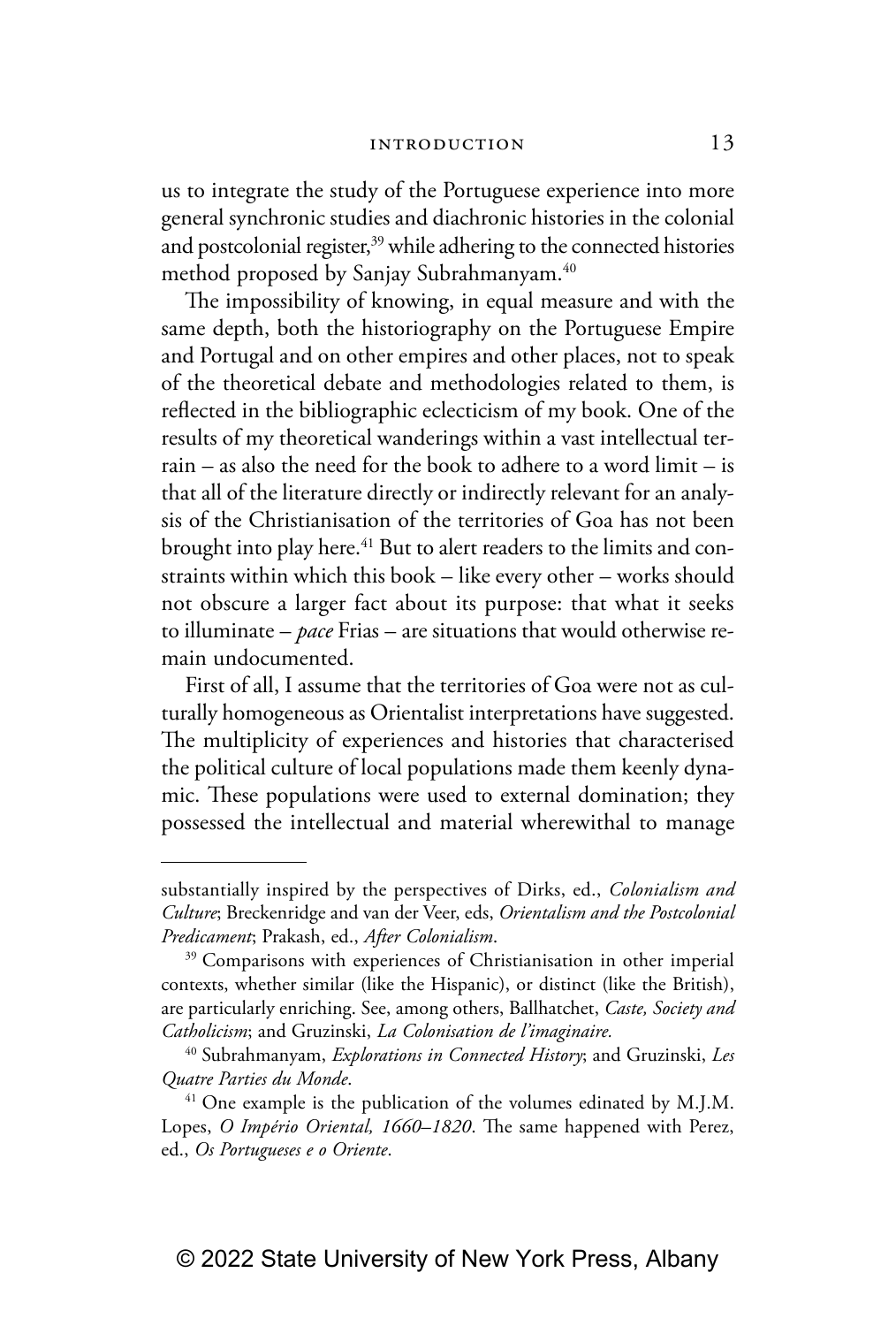situations perceived as reiterations of domination. In other words, the Portuguese presence was perceived, received, incorporated, and filtered through local past experiences and political culture.

The first two chapters chiefly explore the period between 1530 and 1540. In them I suggest that the political and administrative reorganisation of imperial territories conceived of in the reign of Dom João III resulted in a specific *idea of empire*. A reformulation of the relationship established by the kings of Portugal with the people under their rule, with its singular expression in Goa, made this idea material. The first chapter, dedicated to the historiography of the government of Dom João III, analyses the Portuguese presence in mid-sixteenth-century India using the concept of "reform" rather than, as is more common in the scholarship, that of "crisis".

The adoption of "reform" as a theoretical framework has resulted in a reassessment of the scholarship on European cultural and political experiences in the early-modern period, the argument being that the interdependence of political and religious power in the European monarchies (Catholic and Protestant) was crucial to processes conducive to the centralisation of power and a homogenisation of the polity, and thus to laying the foundations of modern European societies. This historiography has not only altered our understanding of early-modern European history but also been critical in creating new understandings of relations between metropole and colony in the Portuguese empire.

In a similar vein, I argue that that the Estado da Índia in the mid-sixteenth century became a kind of imperial refounding inspired by the model of Imperial Rome. This inspiration from ancient Rome then combined with a reformulation of languages and practices of religious and political alterity headed by metropolitan elites. The worldviews of the "reformers", however, did not always coincide with the imaginaries of those credited with having "feito a Índia", i.e. having "made India" – people who believed they had come under a "crisis".

The translation, or implementation, of the practices of political, religious, and cultural homogenisation "planned" in Portugal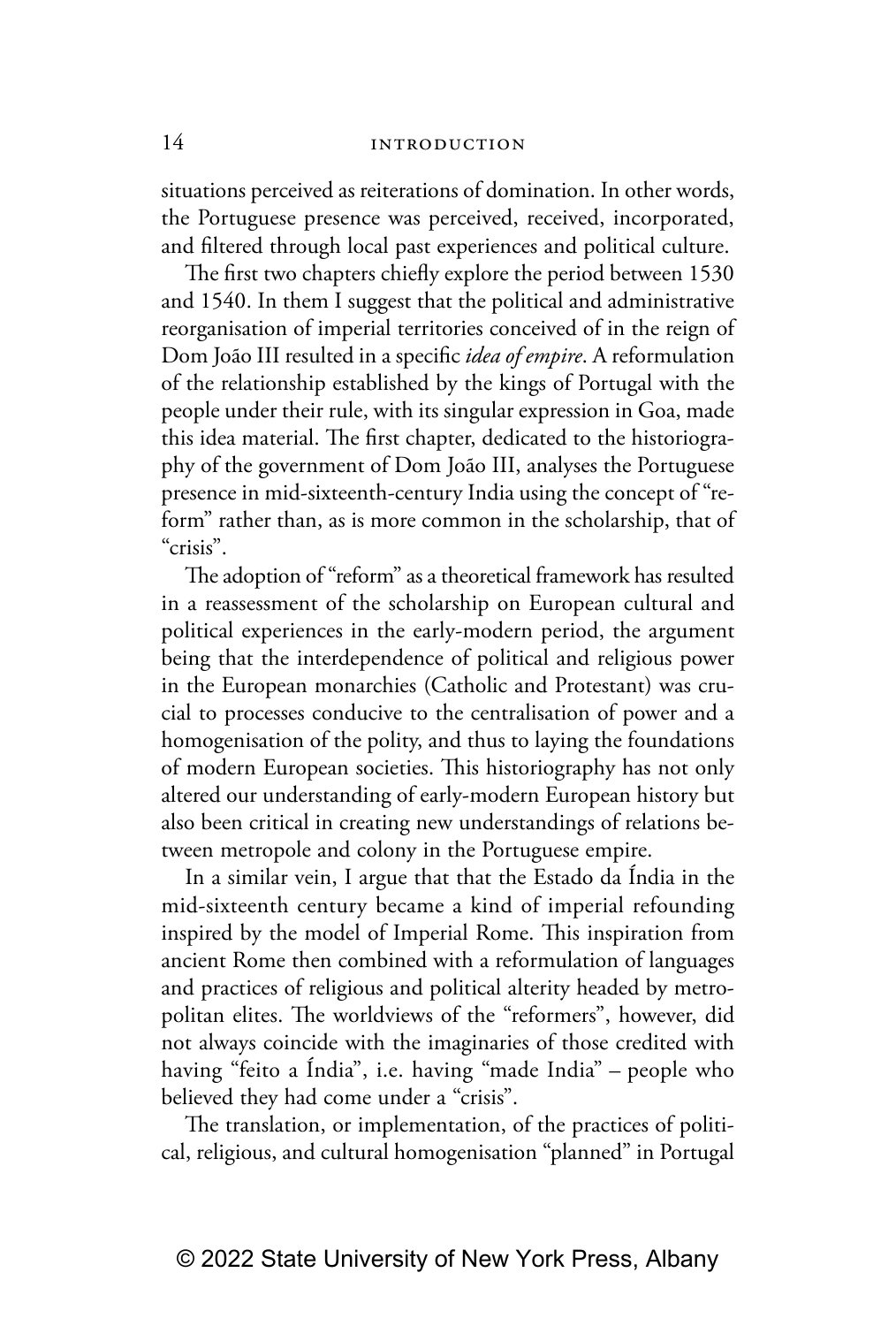for the territories most crucial to the Estado da Índia constitute the object of the second chapter. In it I describe the political and administrative implementation of this model and its implications for the relationship between colonisers and the colonised. The chapter also develops the idea that parallel notions of empire coexisted in Portugal and the colony, resulting in an inevitable heterogeneity.

Heterogeneity characterised the clergy – the protagonist of the third and fourth chapters. Both these chapters analyse the strategies and tools developed by Franciscans and Jesuits in order to Christianise and culturally convert non-Christian populations in Goa. The third chapter focuses on the institutional framework implemented in the villages, and the powers accumulated by clerics in these spaces. It also analyses the manner in which missionaries sought to integrate themselves into the local context by manipulating information gathered through ecclesiastical networks, frequently taking advantage of pre-existing local structures of communication. The fourth chapter analyses two mechanisms of social and cultural reproduction: education and poor relief. It discusses how education and poor relief were used by Franciscans and Jesuits to favour distinct modes of cultural conversion.

The fifth chapter inverts the perspective by exploring specific episodes that illustrate the cultural conversion of places and people. Through an analysis of the process of collective conversion of the population of the island of Chorão, this chapter identifies the catalogue of behaviours that characterised the attitudes of local groups facing the mechanics of conversion, ranging from resistance to pragmatism. Inspired by Gauri Viswanathan's work on religious conversions in the context of British India, this chapter also explores the hypothesis that conversion allowed some Goans to express political dissent against the existing order.<sup>42</sup>

Chapter 6 focuses on explicit forms of resistance against the Portuguese imperial administration: for instance, the intense episode

<sup>&</sup>lt;sup>42</sup> Viswanathan, "Coping with (Civil) Death"; Viswanathan, "Religious Conversion"; Viswanathan, *Outside the Fold.*